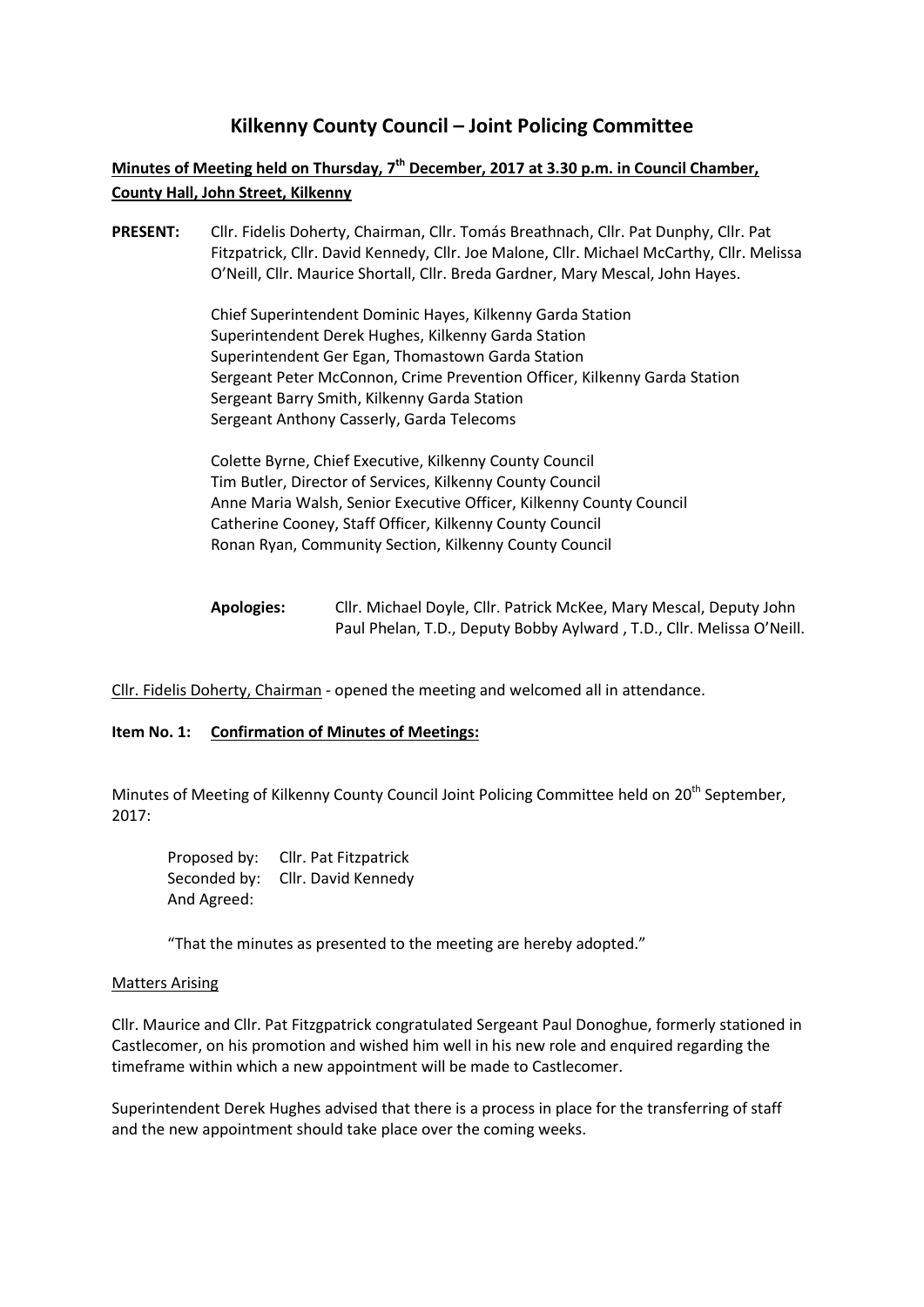# **Item No. 2: CCTV**

Sergeant Anthony Casserly gave a presentation to the meeting setting out a general overview of An Garda Síochána CCTV system in Kilkenny City, Location of cameras around the City, Update on 2016, proposed location of existing cameras and benefits of the system to An Garda Síochána and the business community.

Following presentation queries were raised in relation to:

- **•** General Data Protection Regulations.
- CCTV on slip road off the motorways.
- Social Media evidence.

Sergeant Peter McConnon followed up with a presentation on the process for applying for a grant to the Department of Justice for community based CCTV system.

Sergeant McConnon responded to questions put forward in relation to:

- $\bullet$  Identification of licensed plates.
- Is there any statistics to show that CCTV cameras act as a deterrent for crime?
- Could existing community based CCTV systems make an application for grant?
- Maximum amount of cameras that can be installed under one application.
- Are cameras monitored full time by An Garda Síochána.

Ronan Ryan advised the meeting that 4 no. cameras, funded by the Department of Justice, are located on the Hebron Road, 7 no. groups have expressed interest in the scheme when it was launched and 3 no. applications are currently in the process of being put together. Mr. Ryan stated that difficulties are arising in relation to matching funding and communities must demonstrate that the cameras can be maintained over a five year period.

Ms. Colette Byrne highlighted that the General Data Protection Regulations coming into effect on  $25<sup>th</sup>$  May, 2018, will have an impact on CCTV systems.

Following further discussion it was:

Proposed by: Cllr. Michael McCarthy Seconded by: Cllr. David Kennedy And Agreed

"that the Joint Policing Committee write to the Minister for Justice seeking funding of €150,000 for the provision of CCTV cameras in Kilkenny City."

## **Item No. 3: Crime Statistics, Traffic and Road Safety Update by An Garda Siochána**

Superintendent Barry Smith and Superintendent Derek Hughes gave the Committee an update outlining statistics for 2017 in relation to Crime and Road Safety and giving details of the following:

- Fatal Collision Details Kilkenny Carlow Division 2017.
- Christmas Campaign
- Road Traffic incidents.